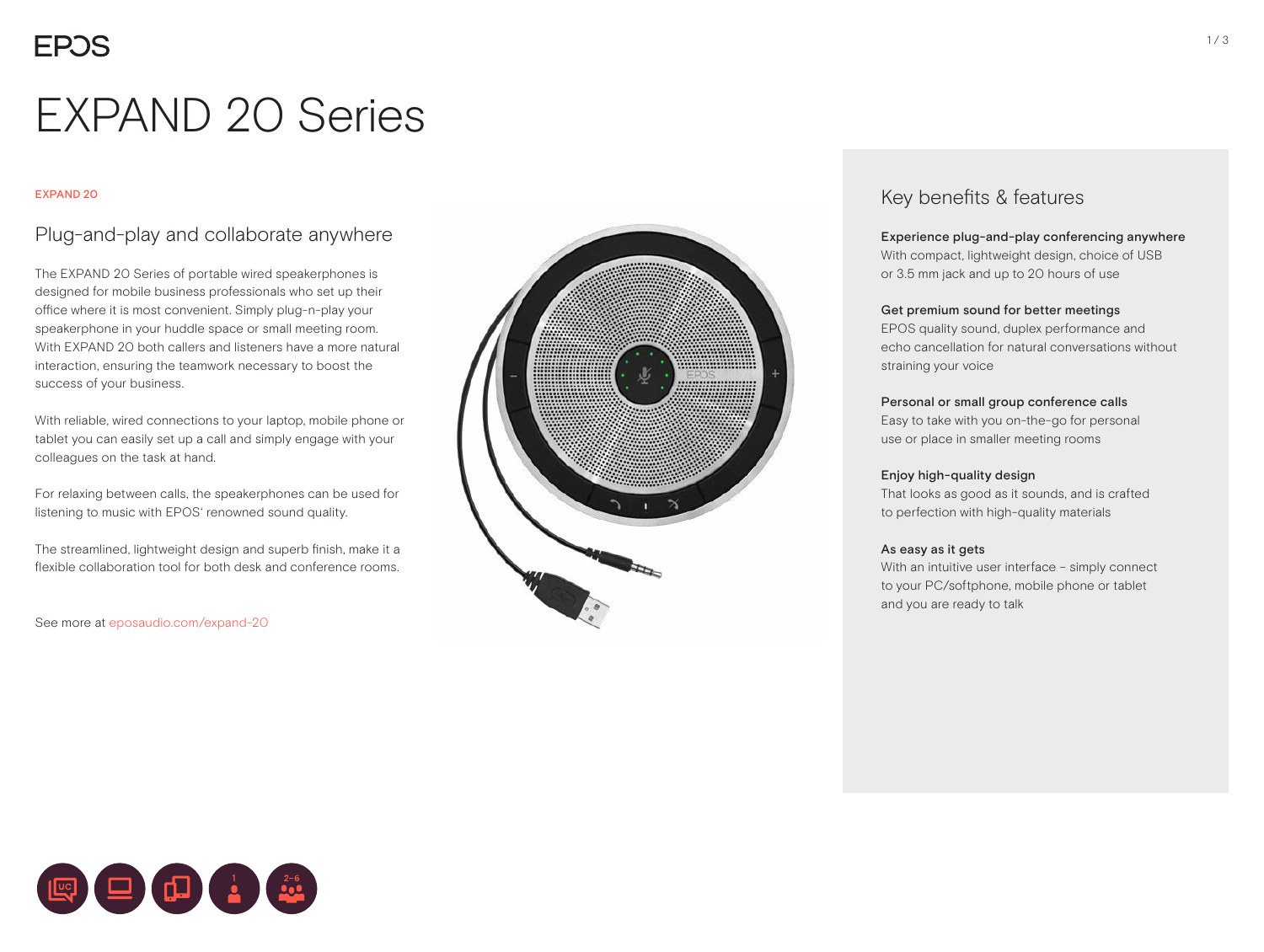## **EPOS**

## EXPAND 20 Series

## Product data

| General                     |                              |  |  |
|-----------------------------|------------------------------|--|--|
| Color                       | Black and silver             |  |  |
| Speakerphone weight         | EXPAND 20: 210 g / 7.35 oz.  |  |  |
| Speakerphone dimensions     | 110 x 30 mm / 4.33 x 1.18 in |  |  |
| <b>USB</b>                  | Version 2.0                  |  |  |
| Supported operating systems | Windows and Mac <sup>®</sup> |  |  |
| Warranty                    | 2 years                      |  |  |
|                             |                              |  |  |
| Audio                       |                              |  |  |

| EPOS Voice™ technology        | For a clear and natural listening experience                                                                                                    |  |  |
|-------------------------------|-------------------------------------------------------------------------------------------------------------------------------------------------|--|--|
| Microphone                    | Omni Electret Condenser Microphone                                                                                                              |  |  |
| Microphone frequency response | 150 - 6.800 Hz                                                                                                                                  |  |  |
| Microphone coverage           | 360 degrees                                                                                                                                     |  |  |
| Speaker type                  | Dynamic, neodymium magnet                                                                                                                       |  |  |
| Speaker frequency response    | 150 - 15.000 Hz                                                                                                                                 |  |  |
| Audio performance             | Dynamic equalizer for communication and music mode<br>for optimized audio performance. Duplex audio and echo<br>cancellation for communication. |  |  |

| <b>Technical</b>                                                                  |                                                                                                                       |  |  |  |
|-----------------------------------------------------------------------------------|-----------------------------------------------------------------------------------------------------------------------|--|--|--|
| Talk time                                                                         | Up to 20 hours                                                                                                        |  |  |  |
| Charging time                                                                     | 2 h 30 min.                                                                                                           |  |  |  |
| Standby time                                                                      | Up to 30 hours                                                                                                        |  |  |  |
|                                                                                   |                                                                                                                       |  |  |  |
| <b>Content of delivery</b>                                                        |                                                                                                                       |  |  |  |
| What's in the box                                                                 | Speakerphone with USB cable, carry pouch,                                                                             |  |  |  |
|                                                                                   | safety quide, quick quide, compliance sheet                                                                           |  |  |  |
|                                                                                   |                                                                                                                       |  |  |  |
| <b>Software</b><br>EPOS devices can be managed with following Software solutions: |                                                                                                                       |  |  |  |
|                                                                                   |                                                                                                                       |  |  |  |
| <b>FPOS Connect</b>                                                               | Conduct firmware updates and configure headsets                                                                       |  |  |  |
|                                                                                   | for personal audio preferences. EPOS Connect works<br>for Windows. Mac <sup>®</sup> and VDI/Thin client environments: |  |  |  |
|                                                                                   |                                                                                                                       |  |  |  |
|                                                                                   | eposaudio.com/software-epos-connect                                                                                   |  |  |  |
| <b>EPOS Manager</b>                                                               | Manage, update and configure EPOS audio devices from                                                                  |  |  |  |
|                                                                                   | any location - For both cloud and on-premises solutions:                                                              |  |  |  |
|                                                                                   | eposaudio.com/software-epos-manager                                                                                   |  |  |  |